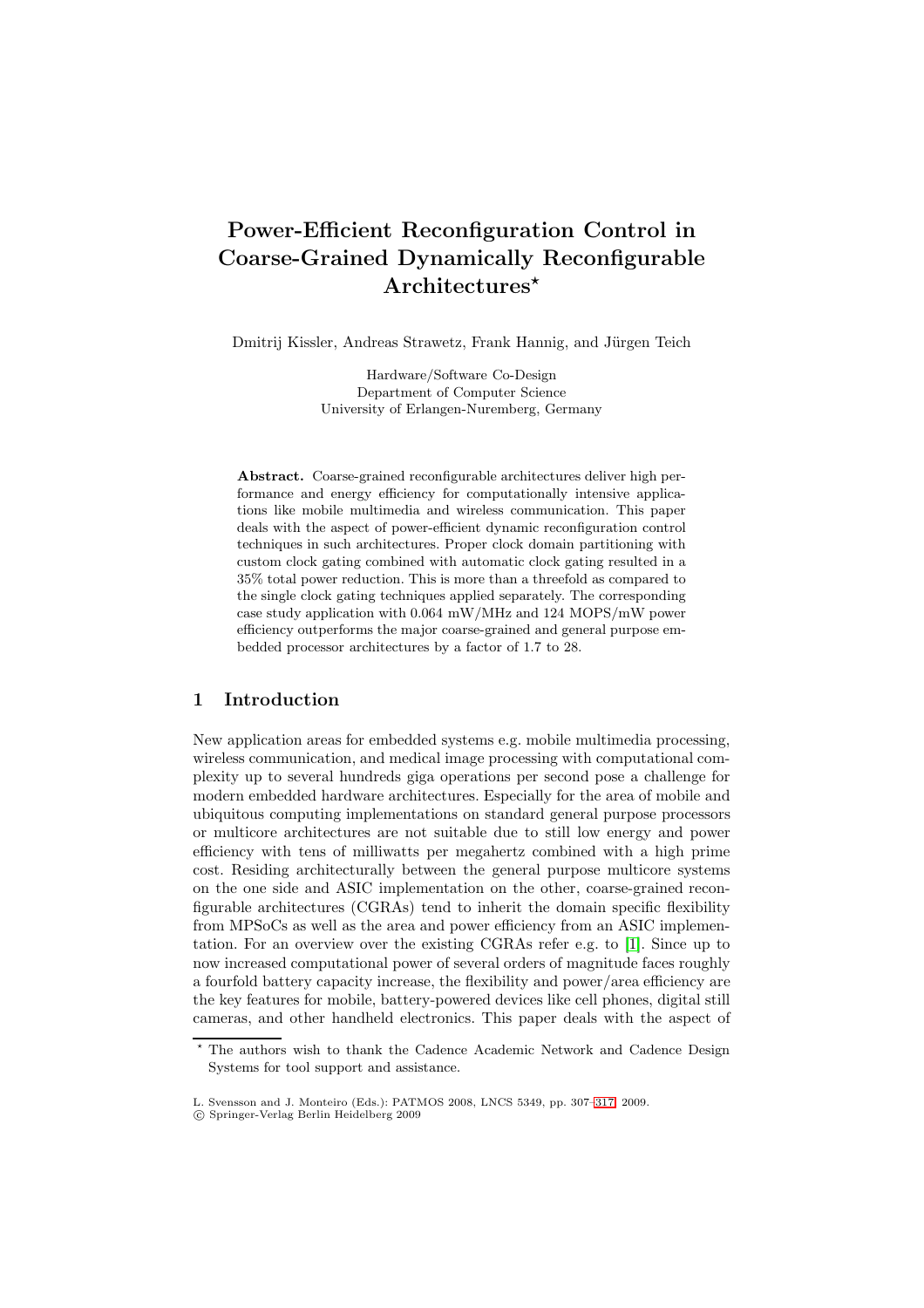power-efficient dynamic reconfiguration control techniques in CGRAs. To substantially reduce power consumption, we propose to partition clock domains with custom dual clock gating scheme and to combine this with automatic clock gating of the whole design.

# **2 Related Work**

Although there are many academical and commercial coarse-grained reconfigurable architectures, see e.g. overview given in [1], the aspect of applying specially suited power reduction techniques on such architectures has not been covered in depth, so far. Often single figures and breakdowns of power consumption are given, like in [2] or [3], but no attempts were made to exploit architecture-specific features to reach a better power and energy e[ffic](#page-9-0)iency, besides the configuration cache optimization given in [1]. In this work we combine the custom hierarchical and fine-grained automatic clock gating technique, see Section 3.2, and obtain a considerabl[e](#page-9-1) incr[ea](#page-9-2)se in power efficiency for our case study CGRA. Although such a combination of clock gating at different levels is already known and widely used in commercial RISC p[ro](#page-9-0)cessor cores like e.g. [4], still no detailed experimental results and figures are available. Clock gating is a sim[ple a](#page-2-0)nd effective method for decreasing the dynamic power consumption, see e.g. [5] and [6]. On the register transfer level clock gating disables the clock of a component whenever its output values are not used. Clock gating [sho](#page-9-3)uld reduce the power by decreasing the switching activity in the flip-flops, gates in the fan-out of the flip-flops and the clock tree [7]. However, if not used carefully, a[uto](#page-10-0)mati[c c](#page-10-1)lock gating can also introduce a significant amount of redundant switching power in the inserted clock gating cells, and the corresponding clock tree buffers. This important fact is also verified in the case study in Section 5.

# **3 Power Reduction in Coarse-Grained Reconfigurable Architectures**

A common architectural structure for reconfiguration management can easily be observed for many coarse-grained reconfigurable architectures. Usually, there is a global or distributed memory where different algorithm configurations are kept. Furthermore, some kind of configuration loading modules are needed to implement certain configuration protocols. They can be as simple as a pair of registers with some multiplexers or quite complex with a set of hierarchical state machines. Since each reconfigurable architecture has to be programmed or configured before performing any computation, two work phases can clearly be distinguished: the (re-)configuration phase, and the subsequent functional processing phase. A common property for all kind of reconfiguration logic (coarse-grained or even fine-grained like for instance FPGA) is that most of the time it is in the idle state. Even if the reconfiguration is used on a e.g. frame basis for video decoding, the portion of time for reconfiguration will roughly amount to a few percents of the frame processing time. This also holds true for any data flow dominant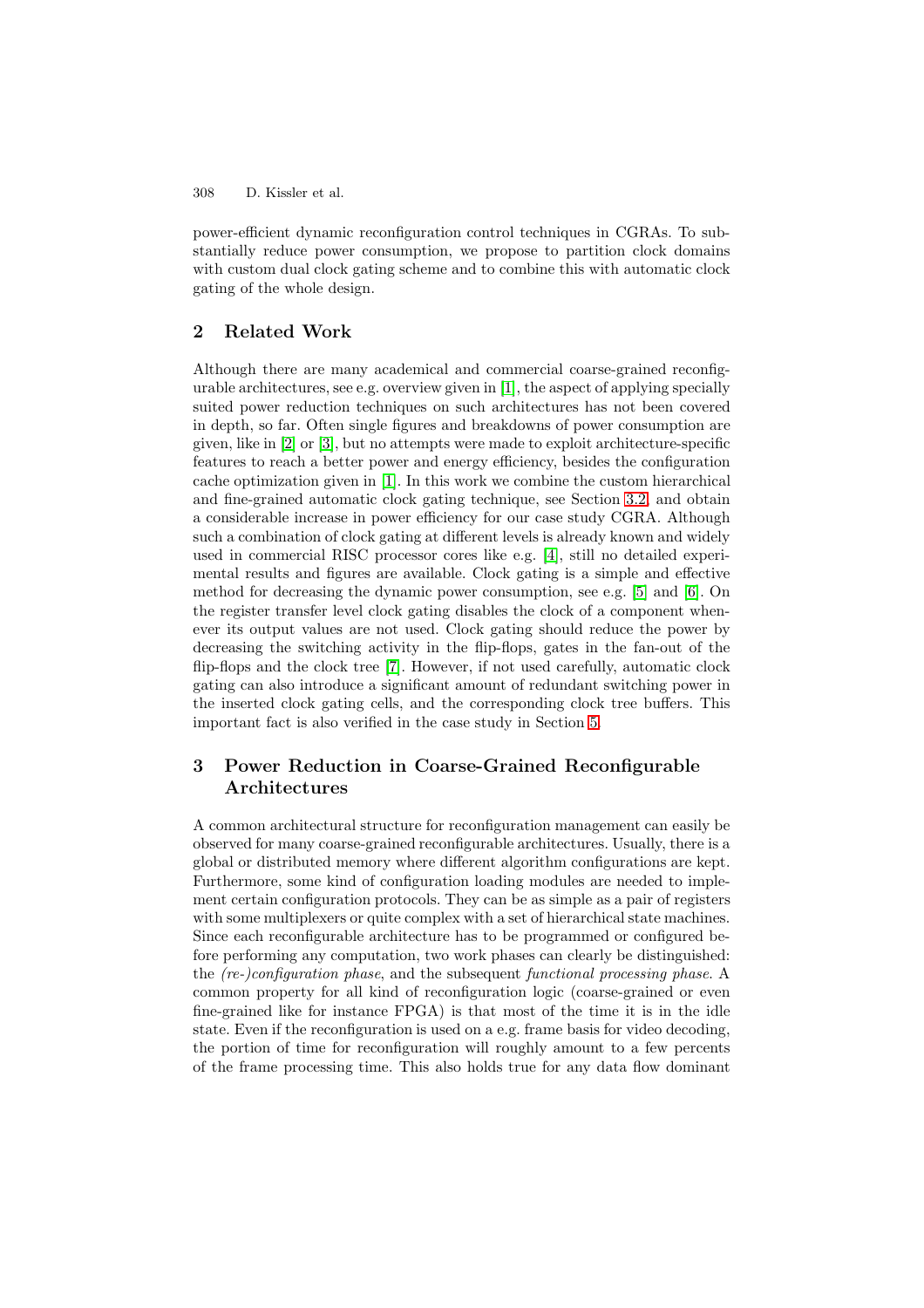applications for example from the area of digital audio and video processing. Regarding the power consumption aspect this observation gives us a hint that it will surely be worth considering to apply power reduction techniques especially for the reconfiguration logic in such coarse-grained reconfigurable architectures.

#### **3.1 Component-Level Power Minimization**

Regarding the relative power consumption in a CGRA we can identify the sequential logic modules (memory, register files, single configuration control registers and state machines) as components with the highest fraction of static and also total power consumption, as well as area contribution. Compare e.g. the data for the ADRES 4x4 design [3] accelerating a video processing application, with the relative total power and area contribution of the configuration memory of 37%. Regarding the fact that in CGRAs these components are active only a small percentage of the computation time, they are the ideal objects for module– level power reduction techniques, [li](#page-9-2)ke for example clock and power gating.

Meanwhile, clock-gating technology in EDA tools has evolved to a state, where it is completely automated and does not break the design flow methodology. These tools automatically find flip-flops that have an enable control and which are implemented with a feedback from output to input and a multiplexer that selects whether the previous output is to be kept or a new input is to be accepted. Thereupon, they exchange these to a clock gate cell and a standard flip-flop. No manual enable signals are needed since this control logic is already in the design.

Nevertheless, as already mentioned, one should bear in mind some subtle issues about automatic clock gating, like it will be shown in Section 5. Furthermore, automatic clock gating can only be applied to flip-flops and not to complete macro blocks, like on-chip cache and other types of memory, which normally contribute the most to the power and area consumption. To use the advantages of clock gating also for macro blocks in the design, the custom applica[tio](#page-6-0)n knowledge has to be exploited, and the logic has to be partitioned into different clock domains. Customized clock gating statements are therefore inserted for example in the HDL source code which are then translated by the synthesis tool to the clock gating cells of the underlying library. In case of CGRAs it does not even introduce any additional control signals, since such signals already naturally exist to separate the reconfiguration and functional processing phases.

#### **3.2 Dual Hybrid Clock Gating**

<span id="page-2-0"></span>Regarding the application of clock gating in coarse-grained reconfigurable systems, an important observation is that the configurationand functional processing phase normally do not overlap. Therefore, depending on the underlying hardware architecture, the whole design can readily be partitioned into at least two separate clock domains. We propose to use a dual clocking scheme, like it is schematically depicted in Fig. 1. The idea is to have a separate clock  $(\text{config.}clk)$  for logic performing configuration and another clock ( $f_u \llcorner c \llbracket k$ ) for functional modules. Although the use of different clock trees in a design is not new, to our best knowledge it has not been applied to coarse-grained reconfigurable architectures so far, to separate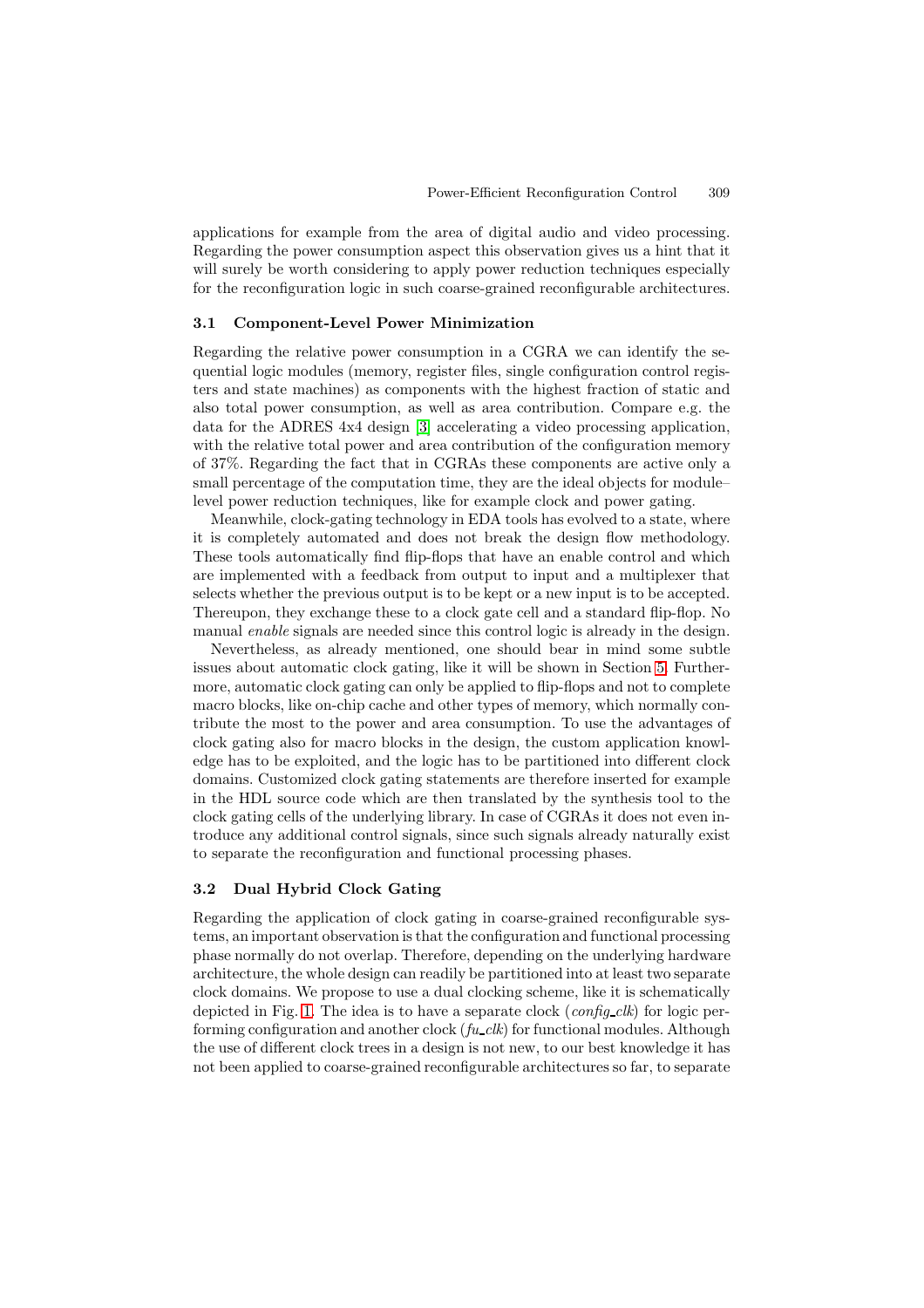

**Fig. 1.** Dual clock gating scheme with the corresponding functional and configuration phases

the reconfiguration and processing phases physically and gain a substantial reduction in both power and energy. After a global reset and during the configuration phase, config clk is relinquished and the fu clk is gated. After the configuration is done, a *clk gate en* signal is asserted gating the *config clk* and relinquishing the  $fu$ -clk signal. To ensure the correct behaviour of the functional logic, it is important to assert existing synchronous reset signals for some clock cycles of  $fu$ -clk. The whole control can be accomplished by the reconfiguration logic itself, so that the control overhead is kept at a minimum.

As opposed to fine-grained automatic clock-gating, this approach is more advantageous regarding the power and energy reduction, since gating the clock trees at the highest hierarchy level prevents a much larger number of clock tree buffers and hard macro blocks from unnecessary toggling.

However, in the following we exemplarily show, that the highest power and energy reduction can be achieved by combining the custom clock gating of the reconfiguration logic and additional *automatic clock gating* of the whole design to a hybrid clock gating scheme, as discussed in the following sections. To verify feasibility, this method was applied to a coarse-grained reconfigurable architecture and led to more than a threefold power reduction as compared to the single automatic or full custom clock gating techniques, applied on their own.

## **4 Architecture Description**

Our main example of a CGRA consists of arrays of weakly programmable processor elements (WPPEs) each having a VLIW (Very Long Instruction Word) structure, see Fig. 2. These PEs have the common property that only a limited amount of instruction memory in each processor element is available and the control overhead is kept as small as possible for a given application domain of algorithms. For example, there is no support for interrupts and exceptions. The instruction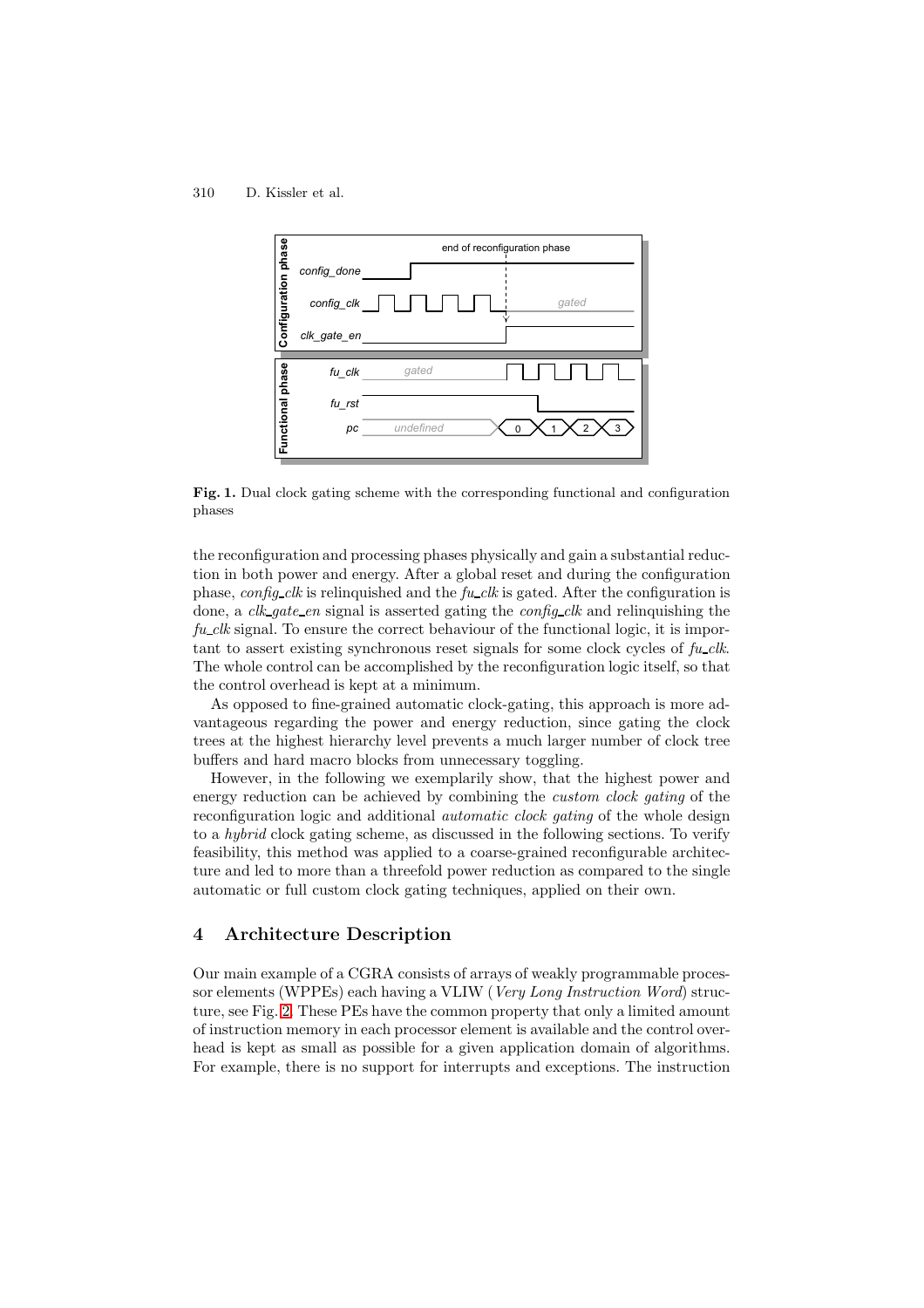

**Fig. 2.** Example of a weakly programmable processor array (WPPA) with parameterizable processing elements (WPPEs)

<span id="page-4-0"></span>memory contains very large instruction word programs. Every single PE can be parameterized at synthesis-time with respect to the number and types of functional units, like adders/subtractors, multipliers, shifters, and modules for logical operations, see Fig. 2. Special functional units such as multiply-accumulate (MAC), barrel shifters, etc. can be specified and added to the architecture template. A parameterizable register file for data is provided to store intermediate computational results. For control signals, a similar parameterizable control register file is used. Furth[erm](#page-4-0)ore, FIFO buffers (*First In First Out*) at the inputs of each PE are used to store incoming data.

The instruction set of a single processor element is minimized also according to domain-specific computational needs. Since our architecture primarily addresses embedded systems-on-a-chip for computation-intensive algorithms, the instruction set needs to be optimized individually for each application.

In parallel hardware architectures, interprocessor communication plays a very important role. Therefore, the concept of an interconnect module enclosing each processor element is used. It is also used to describe and parameterize capabilities of switching networks. Different user-specified and standard topologies between the single PEs in the array, e.g. torus, 4D hypercube, and others can be implemented and optimized statically but also changed dynamically, see e.g. [8] and [9].

#### **4.1 Reconfiguration Process and Management**

A group of VLIW programs for a certain algorithm and the corresponding int[er](#page-10-2)conn[ec](#page-10-3)t scheme (i.e. values of configuration registers, see also [8]) are grouped together to build one so called *setup type*. The global configuration or setup memory  $(cfa_{\text{mem}})$  contains several processor array setups for algorithms which can alternatively be processed by the array. The overall architecture for reconfiguration management in the processor array can be seen in Fi[g.](#page-10-2) 3. Besides the binary code, each setup contains metadata describing e.g. the processor array tile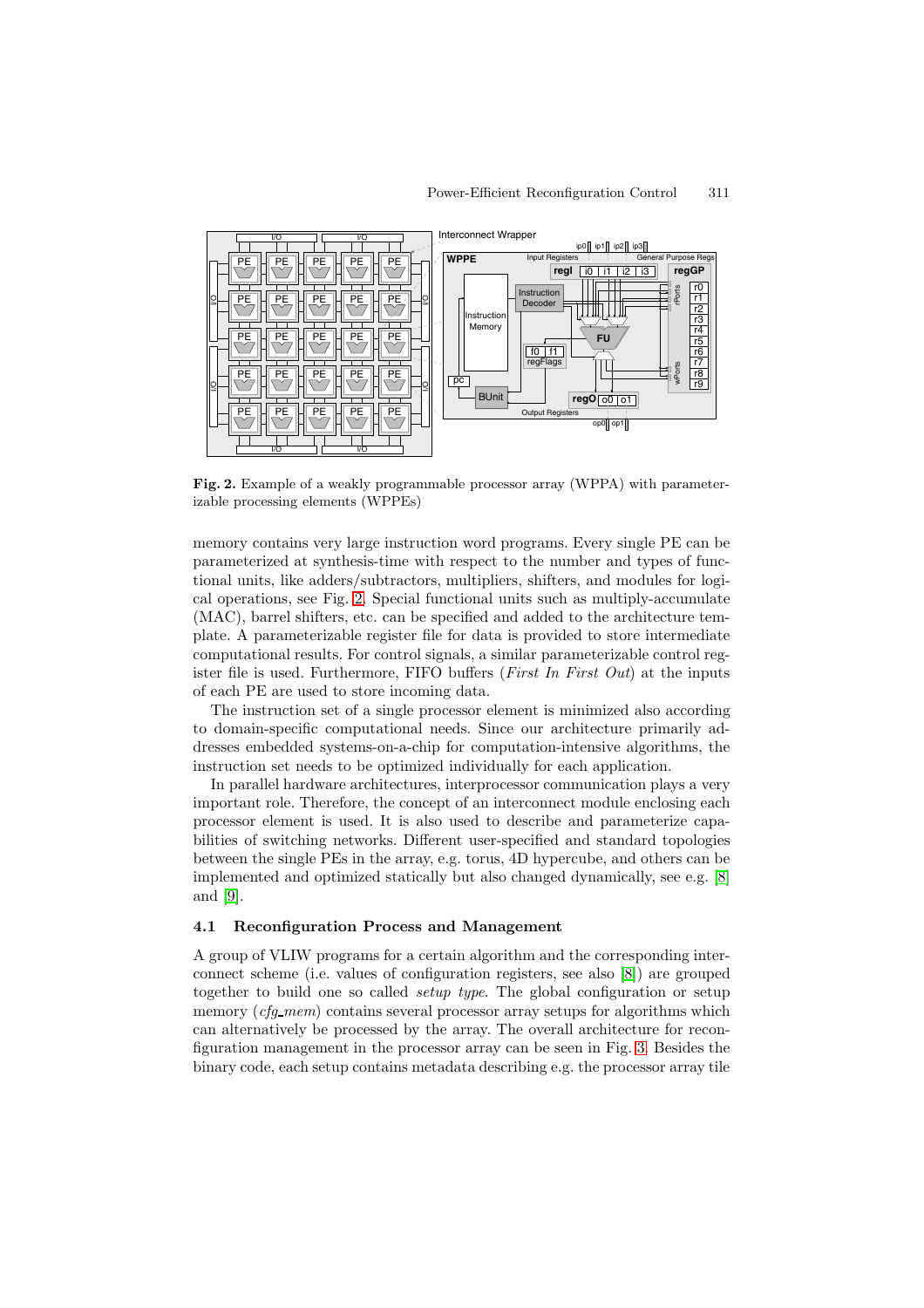

**Fig. 3.** Reconfiguration management and clock domain partitioning

<span id="page-5-0"></span>size and position for current algorithm in form of one or many multicast signatures [8], position of the corresponding binary code in the configuration memory, etc. These metadata are processed by the global configuration manager  $(cfg_mgr)$ module during an initialization process after a global reset. Among other things, the auxiliary lookup table  $(lu\_tab)$  is filled with different setup numbers and the c[orr](#page-10-2)esponding configuration memory addresses of the binary code. This is necessary to allow reallocation of binary code in the configuration memory. Thereafter, the configuration manager runs a simple protocol with the global configuration controller  $(cfg_c trl)$  providing it with algorithm specific configuration data. Processing elements which should be configured with a new algorithm are selected with the help of one or many algorithm specific multicast signatures. Finally, the local configuration loader modules  $(ldr_x, y)$  in each selected PE are loading the binary code fetched by the global configuration controller from the configuration memory into their local VLIW instruction memories over a global configuration bus.

#### **4.2 Logic Partitioning for Clock Gating**

To apply our proposed hybrid dual clock gating method, the whole array design was partitioned into the following clock domains: the *global configuration clock* domain on the array level, and three *local clock domains* in each PE, see Fig. 3. According to this scheme, on the array level, configuration manager, configuration controller, auxiliary lookup table, and the global configuration memory can all be gated by a single latch-based clock gating cell (GCK). The information about the current configuration status from configuration manager as well as t[he](#page-5-0) internal or external configuration requests are used by the global clock manager module to switch this clock domain on or off. On the processing element level, in addition to a local configuration clock domain, a functional clock domain is also needed. Since the configuration and processing phases in CGRAs normally do not overlap, these two clock domains are inversely related to each other and can be controlled by a single  $clk\_gate\_en$  signal from Fig. 1 and its inversion,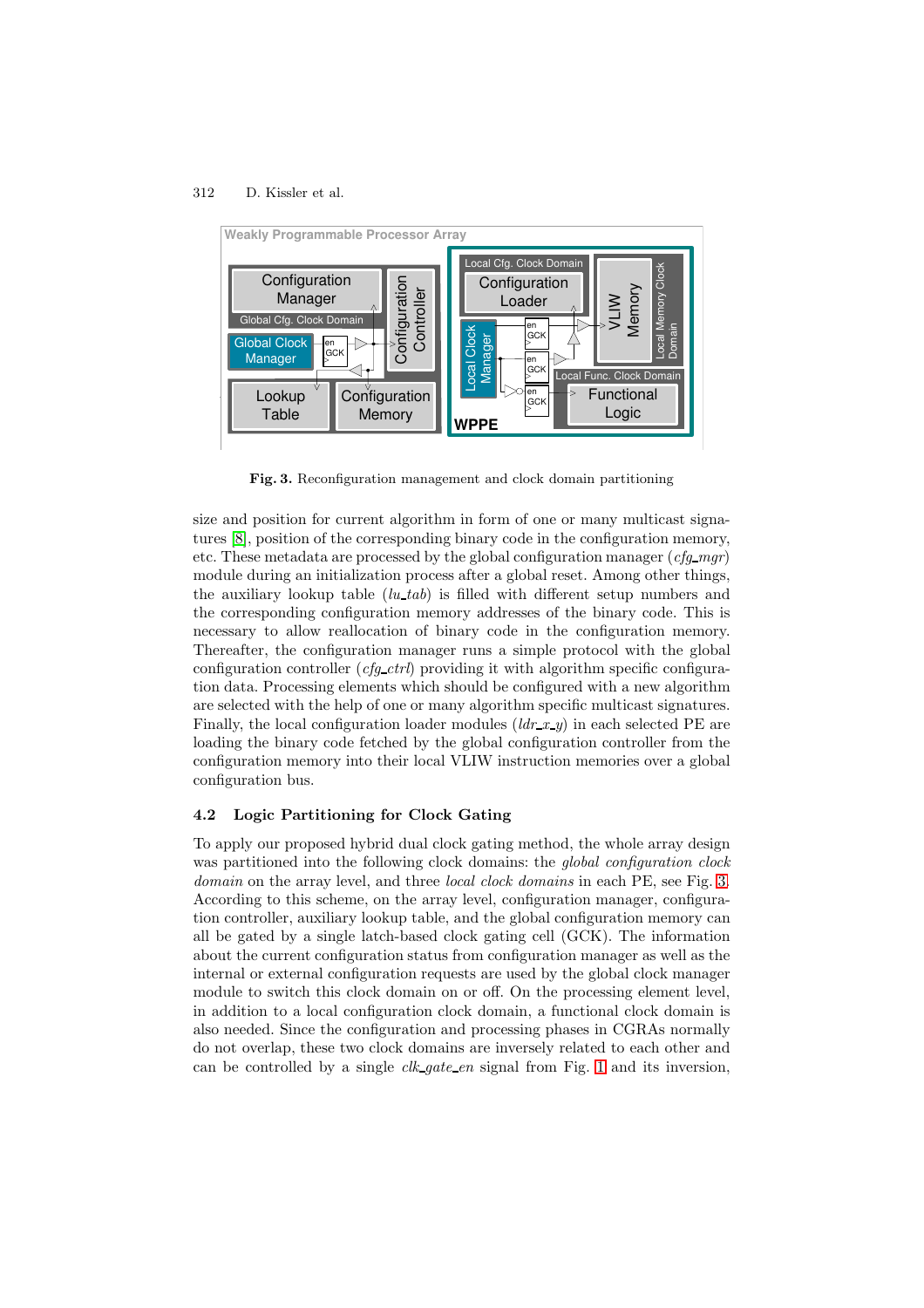

**Fig. 4.** Case study tool flow overview for power analysis

<span id="page-6-1"></span>respectively. A third local clock domain is introduced for the instruction memory, which can be separated from the clock just after it has been configured and before the functional processing phase starts. This intermediate state in single processing elements can last considerably long, if a sufficiently large processor array, e.g. of size  $10\times10$ , is being configured with many different setups.

## **5 Case Study**

<span id="page-6-0"></span>As an experimental setup for analysis of power savings, two basis algorithms from digital signal processing were chosen and implemented with the help of dynamic reconfiguration on the same WPPA hardware platform, namely an FIR filter and an edge detection (ED) algorithm. ED is a very important task in image processing for both color and grey-scale images. Feature extraction techniques like for instance Hough transform or image segmentation all require edge information as input. The data path should use 16-bit fixed point arithmetics in all cases. A processor array of size  $2\times 2$  was instantiated from a template written in VHDL with each processing element parameterized according to Table 1(a). The tool flow used for power analysis is depicted in Fig. 4. At the front end the design was synthesized with the help of Synopsys *Design Compiler* [10] (ver. Y-2006.06) and a 90 nm, 1.0 V supply voltage standard cell library for a 200 MHz maximum target frequency (corresponds to  $1024 \times 768$  XGA resolution, @30 [fp](#page-7-0)s, greyscale). Two other possible operational modes are the [12](#page-6-1)5 MHz mode for an SVGA resolution, @30 fps, greyscale and the 75 MHz mode for a [VGA](#page-10-4) resolution, @30 fps, greyscale. For the two lower frequency operational modes no voltage scaling was performed. After place and route using Cadence  $SoC$  Encounter [11] (ver. 5.20), the gate-level netlist with back-annotated delays was simulated with real image data in *ModelSim* [12] (ver. 5.8e). For accurate power analysis, particulary for the clock tree, the simulator-generated value change dump file (.vcd) was read back and processed by the  $SoC$  Encounter v.7.1 power estimator [wh](#page-10-5)ich is based on the Cadence PowerMeter engine, a sign-off power analysis tool. To compare the power co[nsum](#page-10-6)ption of designs with and without different clock gating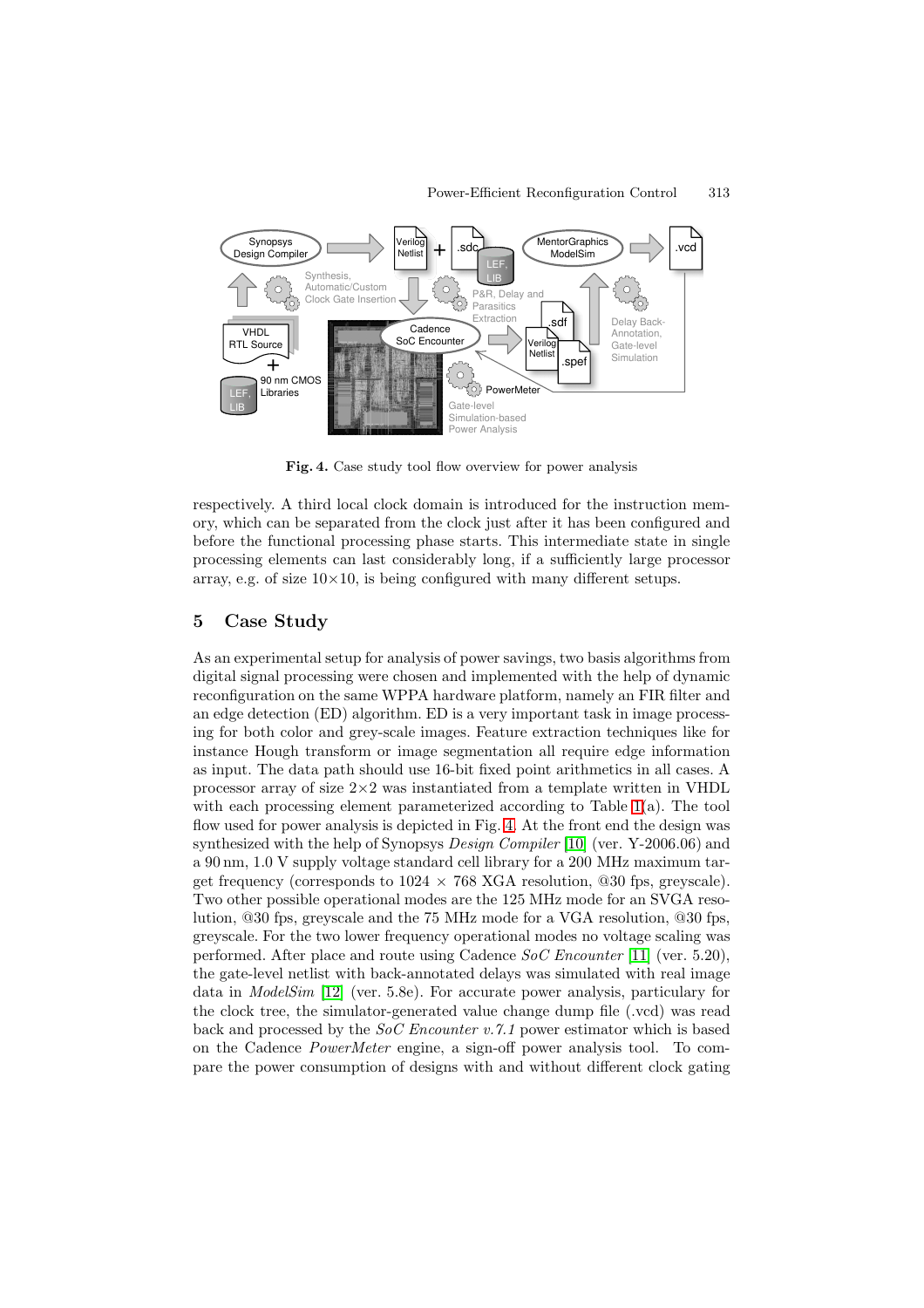**Table 1.** Excerpt from the static parameter values of a single WPPE and array (a), and decrease (+) and increase (−) of switching power for different clock gating schemes and 200 MHz target frequency (b)

<span id="page-7-0"></span>(a) Static case study parameters for PEs and the array

|  |  |                                      |  | (b) Decrease $(+)$ and increase $(-)$ of switch- |
|--|--|--------------------------------------|--|--------------------------------------------------|
|  |  | ing power in reconfiguration modules |  |                                                  |

| Parameter                        | Value |
|----------------------------------|-------|
| Adders/Element                   | 1     |
| Multipliers/Element              | 1     |
| Data path width [bit]            | 16    |
| FU instr. width [bit]            | 16    |
| Regs. number/Element             | 5     |
| Instr. memory/Element            | 16x64 |
| array size                       | 2x2   |
| Config. bus width [bit]          | 32    |
| Config. memory $(ROM)$ 512 $x32$ |       |

| Module              |              | Automatic Full Custom | Hybrid      |
|---------------------|--------------|-----------------------|-------------|
| $cfg$ mgr           | $-5.67\%$    | 30.71%                | 1.47%       |
| lu_tab              | $-272.59\%$  | $2.60\%$              | $-104.14\%$ |
| $cfg$ mem           | 7.71%        | 43.06%                | 39.48%      |
| $\frac{c}{g}$ ctrl  | $-70.95\%$   | 10.14%                | $-33.74%$   |
| ldr 1.1             | $-1855.65\%$ | $-29.43\%$            | $-153.71\%$ |
| ldr_1_2             | $-1450.94\%$ | 20.75%                | $-151.19\%$ |
| $\mathrm{ldr}\,2.1$ | $-1359.73\%$ | $-4.87\%$             | $-295.47\%$ |
| $\mathrm{ldr}\,2.2$ | $-1476.15\%$ | 11.26%                | $-196.95\%$ |
| rc logic            | $-180.60\%$  | $-34.07\%$            | $-12.22%$   |



**Fig. 5.** Total power consumption in a 2x2WPPA for different clock gating (CG) strategies and target frequencies (a), and decrease in percent compared to a not gated design (b).

<span id="page-7-1"></span>methods, the above mentioned tool flow was applied to four designs: without any clock gating, with automatically inserted clock gating cells, with custom inserted clock gating cells according to Fig. 3, and finally with combination of the latter two. The testbench contained a configuration phase of the array for the ED algorithm of  $4 \mu s$  with a subsequent image processing phase of  $16 \mu s$ . The results can be seen in Fig. 5. The power reduction of automatic and full custom scheme amounts to 9% and 11% for the 20[0 M](#page-5-0)Hz clock frequency, respectively. Whereas more than a threefold power reduction of 35% is achieved by combining the automatic and full custom clock gating at 200 MHz. While for the automatic clock gating the power [red](#page-7-1)uction hardly varies with clock frequency, it ranges from 11% to 24% and 27% to 35% for the full custom and hybrid cases, respectively. In case of the hybrid scheme the power savings slightly increase with increasing frequency, since more dynamic power can be saved. For all three frequencies the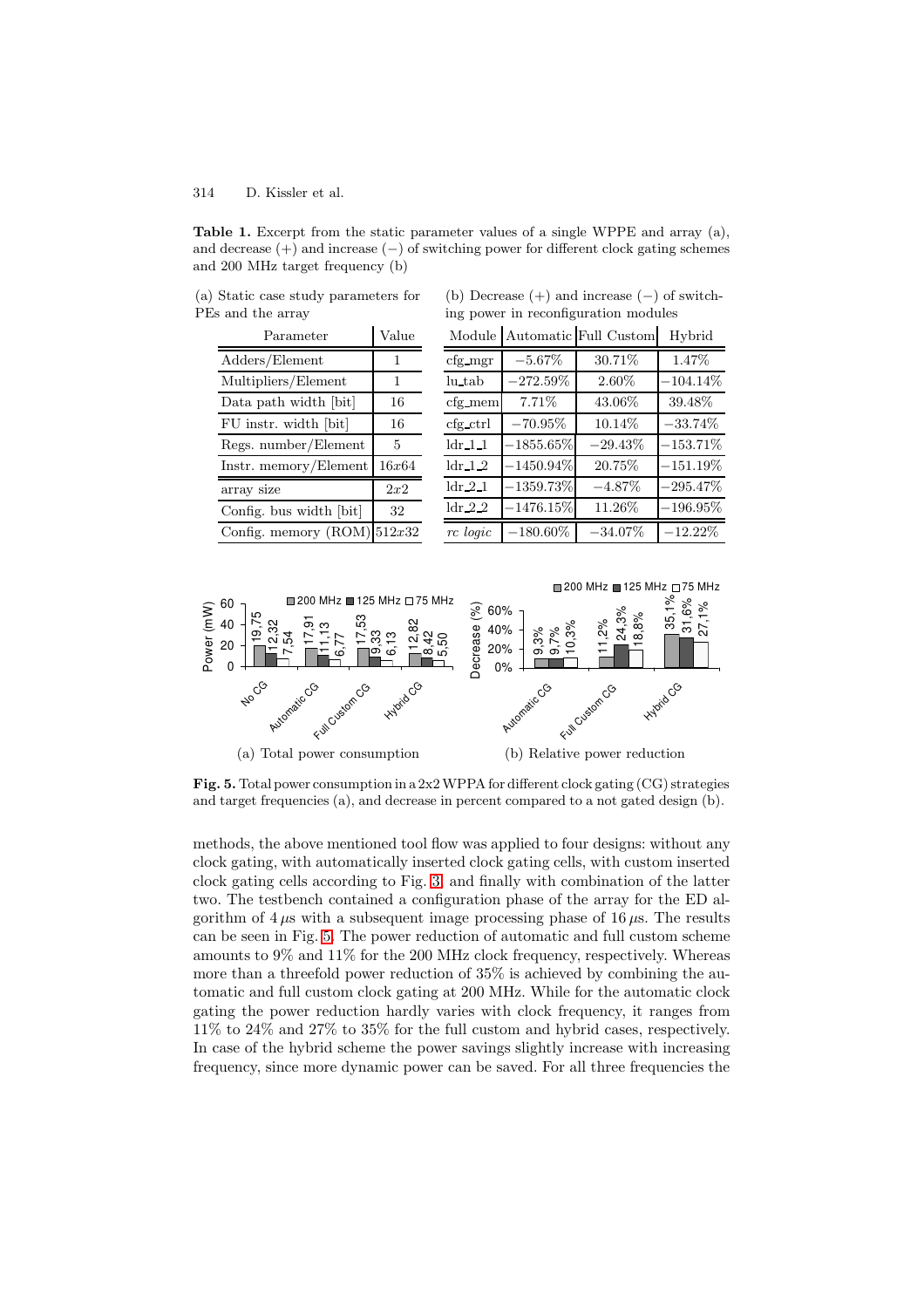

■ No CG ■ Automatic CG ■ Full Custom CG ■ Hybrid CG

**Fig. 6.** Total power consumption in reconfiguration modules for different clock gating (CG) strategies (200 MHz target frequency)

<span id="page-8-1"></span><span id="page-8-0"></span>

|                                     | Area statistics         |           | Register statistics                                  |      |        |  |
|-------------------------------------|-------------------------|-----------|------------------------------------------------------|------|--------|--|
| Design                              |                         |           | Gate area Overhead CG elements Reg. total Gated reg. |      |        |  |
| Not gated                           | $0.233$ mm <sup>2</sup> | $0\%$     |                                                      | 2767 | $0\%$  |  |
| Automatic $ 0.225 \, mm^2  -3.56\%$ |                         |           | 181                                                  | 2770 | 79.89% |  |
| Full custom 0.239 $mm2$             |                         | 2.85%     | 9                                                    | 2788 | 92.75% |  |
| Hybrid                              | $0.226 \;mm^2$          | $-2.84\%$ | 195                                                  | 2788 | 99.00% |  |

**Table 2.** Statistics for different clock gating strategies

hybrid approach outperforms the rest. The absolute values for power in different reconfiguration modules are shown in Fig. 6. According to these figures, hybrid clock gating achieves 80% to 90% total power reduction for the reconfiguration logic at 200 MHz. For hybrid clock gating, 99% of registers in the design are gated, which is more than for the automatic (79.89%) and full custom (92.75%) case, see Table 2. Also to note, a small area [de](#page-8-0)crease of approx. 3% for automatic and hybrid gating, like it is usually reported in this case.

So what is the reason for the poor power reduction of automatic clock gating? The answer is shown in Table 1(b).Contrary to the intuitive expectation, automatic clock ga[te](#page-8-1) insertion increases the switching activity and switching power of some logic modules up to 18-fold (or 1855%). Automatic clock gating increases the switching power of the reconfiguration logic by 180%, whereas the full custom and hybrid clock gating [on](#page-7-0)ly by 34% and 12%, respectively. In this case, fine-grained glock gating alone substantially worsen the switching power dissipation. Since the power consumption in memory modules and sequential cells is mostly dominated by internal power and not the switching power, automatic clock gating still achieves a power reduction of 9%, but further improvements are nullified by the switching power increase. In some CAD synthesis tools a hierarchical option for automatic clock gating can be selected, meaning that the top design and all subdesigns are processed in one step to identify common enable conditions and insert CG cells on higher hierarchy levels. This option was also tested separately, but gave no remarkable improvements.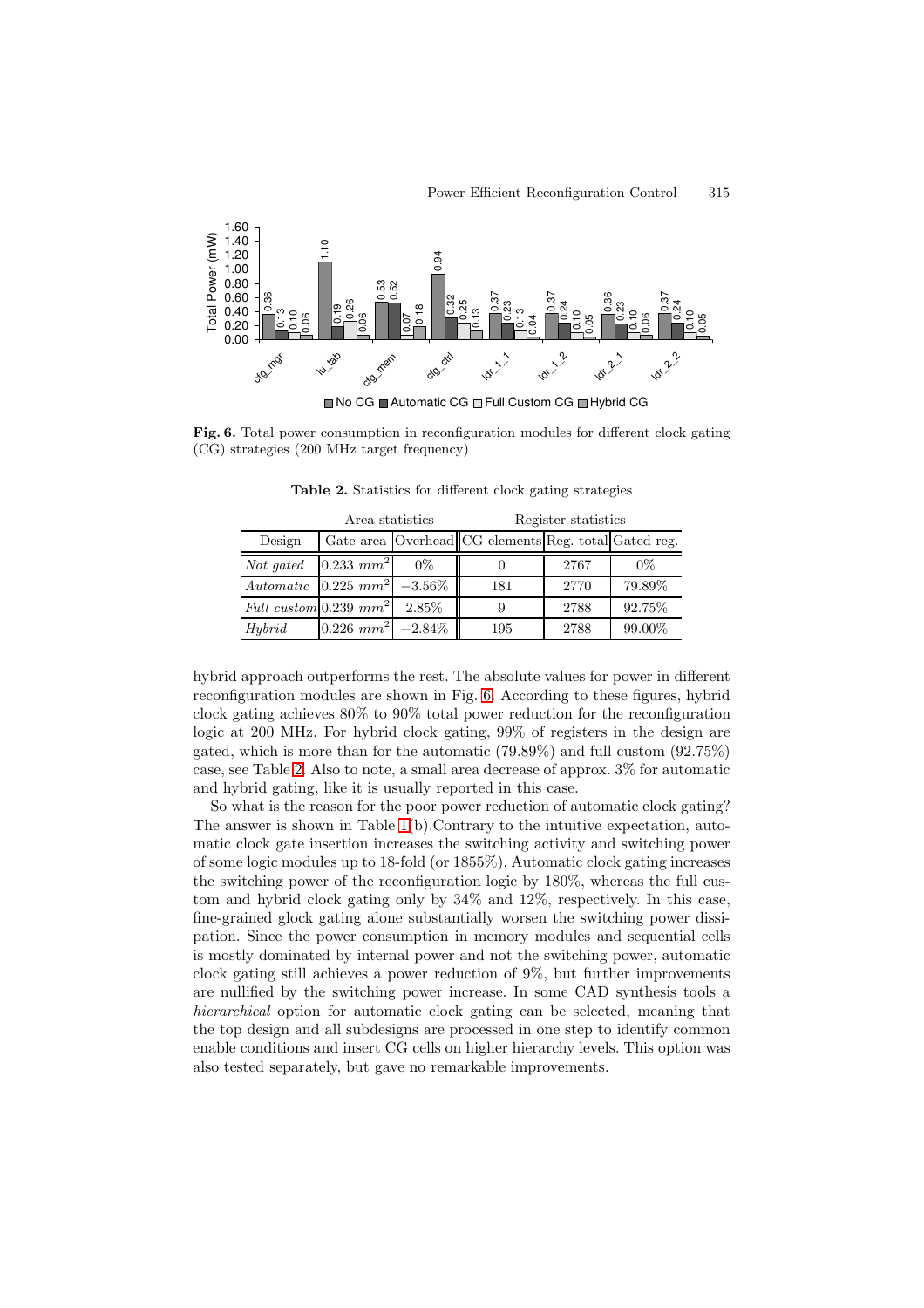# **6 Conclusions and Future Work**

To sum up, we can look at the achieved power efficiency of the proposed WPPA architecture and compare it with some well-established commercial and academical embedded processor architectures, see Table 3. With a power efficiency of  $0.064$  mW/MHz in a case study image processing algorithm  $(1024 \times 768 \text{ XGA})$ resolution, @30 fps, greyscale) our array outperforms the TMS320C6454 DSP from Texas Instruments (core power) by a factor of 28 and the low-power featured ARM946E-S embedded processor (with cache) by [a f](#page-9-4)actor of 1.7 in average. With performance-power efficiency of up to 124 MOPS/mW for a case study FIR and edge detection implementation, it definitely provides an ASIC-like performance, simultaneously offering domain-specific flexibility and reconfiguration features. Our future work will include the study of efficient power-aware design space exploration and compilation techniques for CGRAs and WPPA in particular.

**Table 3.** Power efficiency overview of some known commercial and academical programmable embedded architectures (90 nm CMOS technology, or scaled to 90 nm<sup>∗</sup>)

<span id="page-9-4"></span>

| Name                            | Architecture                       |            |         | MHz mW/MHz Power Efficiency, Norm. |
|---------------------------------|------------------------------------|------------|---------|------------------------------------|
| <b>WPPA</b>                     | WPPA 2x2                           | <b>200</b> | 0.064   | 28                                 |
| ARM                             | ARM946E-S [13]                     | 230        | 0.11    | 16.3                               |
| ARC International ARC EP20 [14] |                                    | 155        | 0.11    | 16.3                               |
| Recore Systems                  | Montium TP [2]                     | $140*$     | $0.17*$ | $10.5*$                            |
| Silicon Hive                    | HiveFlex CSP2000 [15]              | 200        | 0.24    | 7.5                                |
| Renesas                         | SH-X2 $(LP)$ [6]                   | 266        | 0.3     | 6.0                                |
| <b>ADRES</b>                    | ADRES 4x4 [3]                      | 100        | 0.7     | 2.6                                |
|                                 | Texas Instruments TMS320C6454 [16] | 720        | 1.79    | 1.0                                |

#### **References**

- 1. Kim, Y., Park, I., Choi, K., Paek, Y.: Power-conscious Configuration Cache Structure and Code Mapping for Coarse-grained Reconfigurable Architecture. In: Proceedings of the 2006 International Symposium on Low Power Electronics and Design (ISLPED), pp. 310–315. ACM, New York (2006)
- <span id="page-9-0"></span>2. Smit, L., Rauwerda, G., Molderink, A., Wolkotte, P., Smit, G.: Implementation of a 2-D 8x8 IDCT on the Reconfigurable Montium Core. In: Proceedings of the 17th International Conference on Field Programmable Logic and Applications (FPL), Amsterdam, Netherlands, pp. 562–566. IEEE, Los Alamitos (2007)
- <span id="page-9-1"></span>3. Bouwens, F., Berekovic, M., Kanstein, A., Gaydadjiev, G.: Architectural Exploration of the ADRES Coarse-Grained Reconfigurable Array. In: Diniz, P.C., Marques, E., Bertels, K., Fernandes, M.M., Cardoso, J.M.P. (eds.) ARCS 2007. LNCS, vol. 4419, pp. 1–13. Springer, Heidelberg (2007)
- <span id="page-9-3"></span><span id="page-9-2"></span>4. Greenhalgh, P.: Power Management Techniques for Soft IP. In: Online Proceedings of the Synopsys Users Group European Conference, p. 12 (2004)